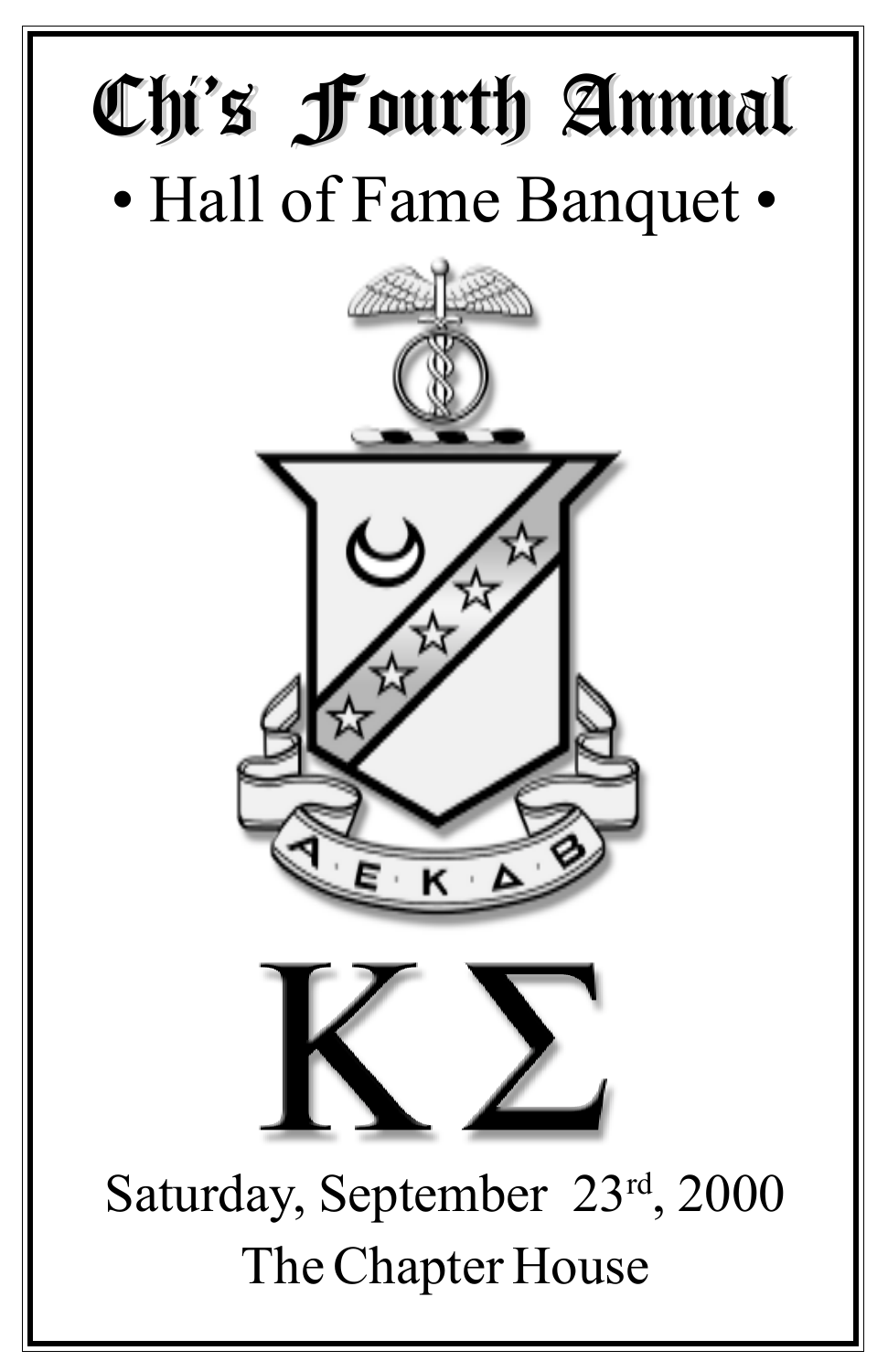

## **Hall of Fame Award**

he fourth annual Chi Hall of Fame Award is being presented by the Chi Chapter of Kappa Sigma on Saturday, September 23, 2000. Conceived as a way of honoring Kappa Sigma and The fourth annual Chi Hall of Fame Award is being presented<br>by the Chi Chapter of Kappa Sigma on Saturday, September<br>23, 2000. Conceived as a way of honoring Kappa Sigma and<br>Chi alumni for outstanding achievements, this aw integral part of our tradition here at Chi.

 Kappa Sigma is a fraternity with great pride and a tradition of excellence, and our many distinguished alumni have served to enhance this throughout the years. Chi, since its beginning in 1885, has seen many brothers rise to positions of great respect.

 Inductees are among a select group of alumni. Recognition comes to those who have excelled in their career, or in their service to the community, and/or to the fraternity.

 Each inductee will receive his name placed on the Hall of Fame perpetual plaque, to be prominently displayed at the Chapter House, and will also receive a personal plaque to take home.

Congratulations to all who have earned this honor!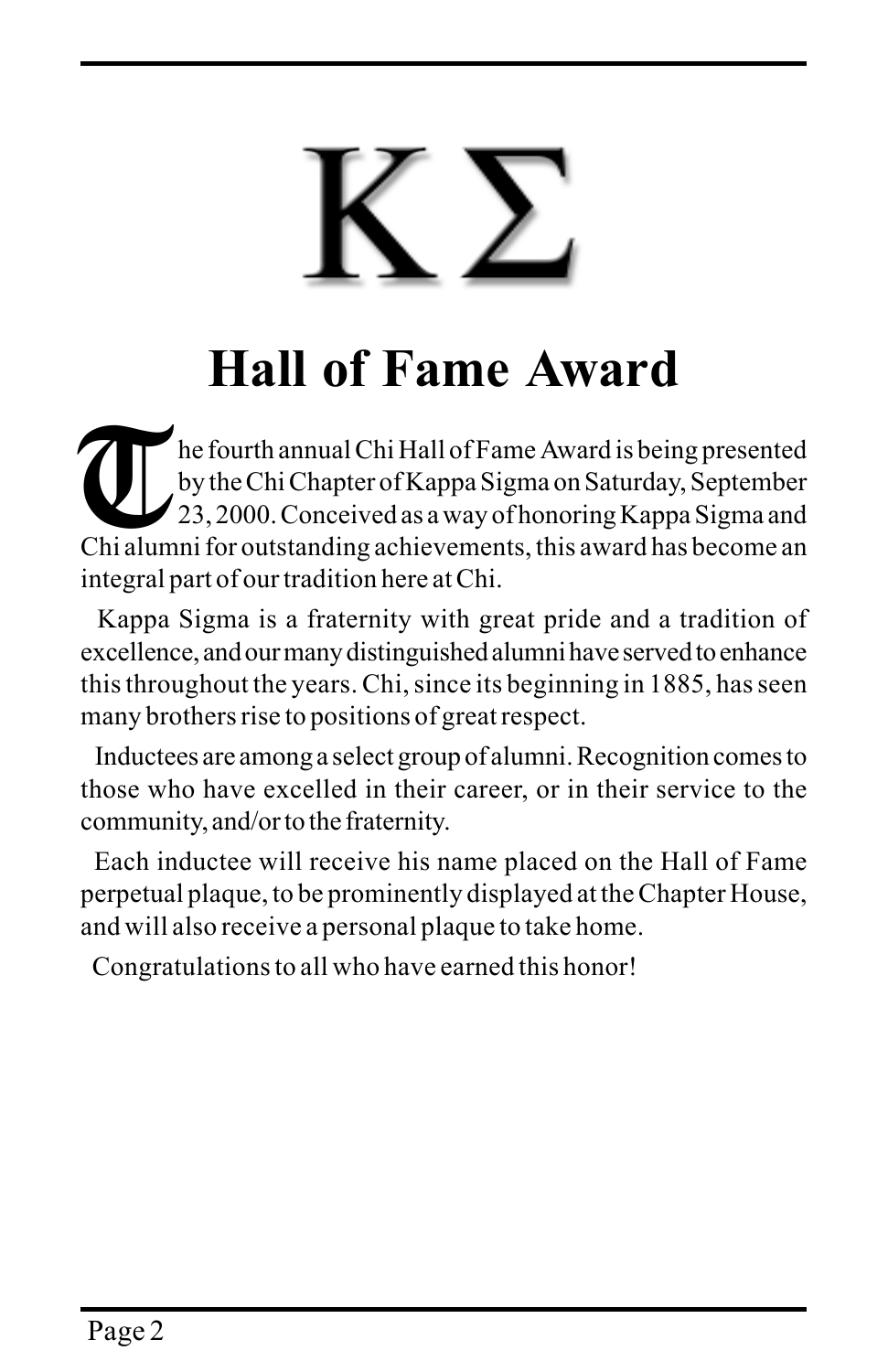

### **Program**

#### **Welcome**

*Mike Galt í82*

#### **Introduction of Inductees**

*Walt Myers '61* 

#### **Hall of Fame Inductees**

*Joseph Harshman í48 Robert Jones í61 Charles L. Marshall II í61 John Prentice í66*

#### **Man of the Year Award**

*Introduced by: Bob Sorensen í60*

#### **Closing Remarks**

*Mike Galt í82*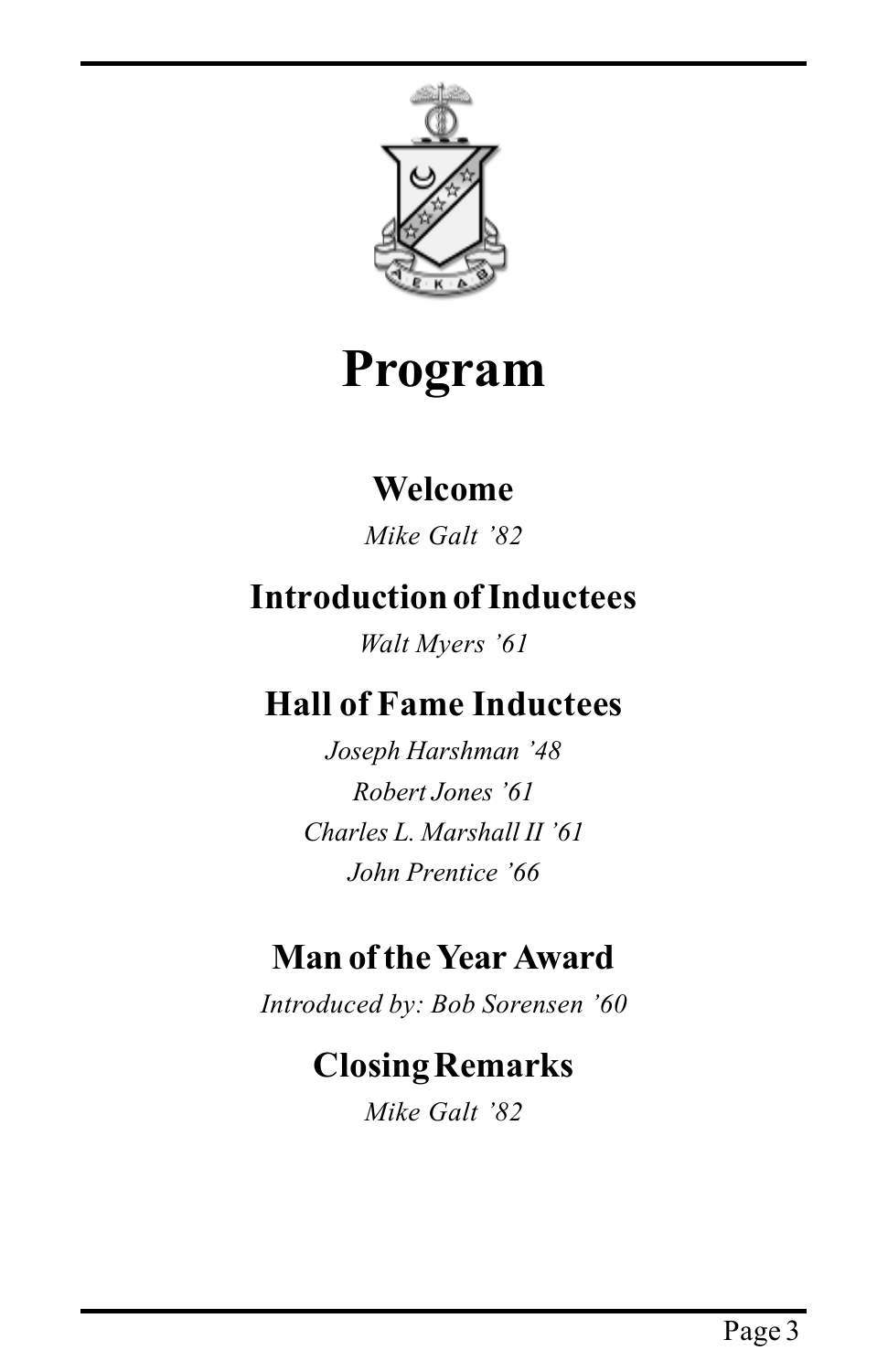## **2000 Hall of Fame Inductees**

# J**oseph Harshman í48**

Joseph Harshman made a huge difference in our chapter's current and future success. Working above and beyond the call of duty, he has found solutions where others would have found only problems.

 Before he retired, Joe worked for Parke-Davis where he had a successful 38 year career as a sales representative. Loyality is one of Joe's key attributes and he stayed with Park-Davis for his entire career despite opportunities with other companies. He says they took care of him well, and he enjoyed working for them immensely. He was awarded numerous sales awards for his work during his time there.

 Joe married his wife Beneta in 1957 and they have five children: Kemp, Mark, Debbie, Malcolm and Suzy. He participated in the Boy Scouts with his sons. He received the Silver Beaver Award and the Silver E Award while active with the Explorer Scouts.

 Joe graduated with a Bachelor in Bacteriology, something that surely helped in his career. While an undergraduate, he was a reporter for the Exponant. He served as the Grand Scribe of the chapter and Pledgemaster for some time. He also edited the Chi Agitator. He says his brother Jack was the person who brought him into the house.

As an alumnus, Joe is a member of the President's Council, the John Purdue Club, and a Purdue Alumni Association as a lifetime member. He has been the Chapter Advisor for Chi Chapter since September of last year. He says that being the Chapter Advisor is rewarding and is glad that the members of the alumni association are extremely interested in providing a good experience for the undergraduates akin to what it used to be like when he was a student.

 Joe says the best thing about Kappa Sigma are the friends he made while as a young man that continue to this day. He loved the camaraderie and bond of brotherhood. He says that the time when you are an Undergraduate is a wonderful time in life. It goes fast so "seize" the day".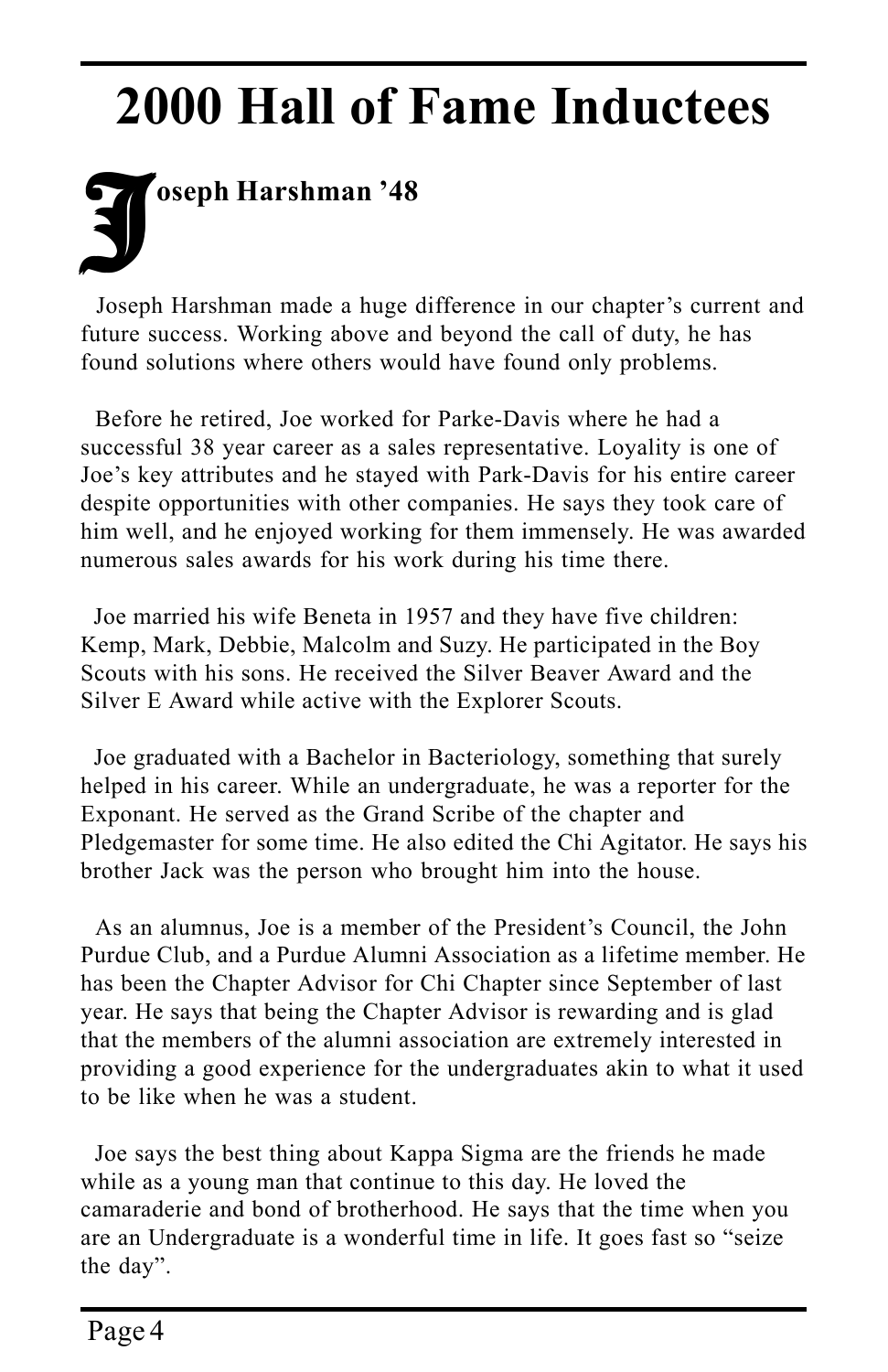

It's a pretty safe bet that Robert Jones found plenty of relationships at Purdue University that have lasted a lifetime. Besides the members of the Chi Chapter, Jones also found his wife Florence, who was a member of Pi Beta Phi, at Purdue. Together they have two children: Scott, who is 30 and a graduate of UCLA, and his younger sister Leslie, who is 28 and a graduate of Colorado College.

 Another safe bet is to say that Robert was also very busy during his time as a Boilermaker. Jones not only was a member of the Chi Chapter beginning the fall of 1959, but he was also a member and eventual graduate of Purdue NROTC. Directly following his undergraduate studies, in which he received a BSEE in January 1963, Jones enrolled in the U.S. Navy where he spent two years. In 1966 he landed his first professional job out of the water at Hewlett Packard, where he remained until 1968.

 Jones then joined a start-up company called Avantek, Inc., which manufactured semiconductors. During his time at Avantek, Jones earned an MBA from the University of Santa Clara in 1972. The company went public in 1977 and Jones was the director of marketing and sales until he left in 1980 to become an individual investor in real estate and stocks. After five years on his own, Jones and three others founded Celeritek, Inc., a company that produces gallium arsenide semiconductors as well as related products for wireless communication applications. Robert retired in September of 1999.

 Finally, Jones says that since he lives one hour from San Francisco, 30 minutes from the ocean and four hours from Lake Tahoe, retired life isn't too shabby.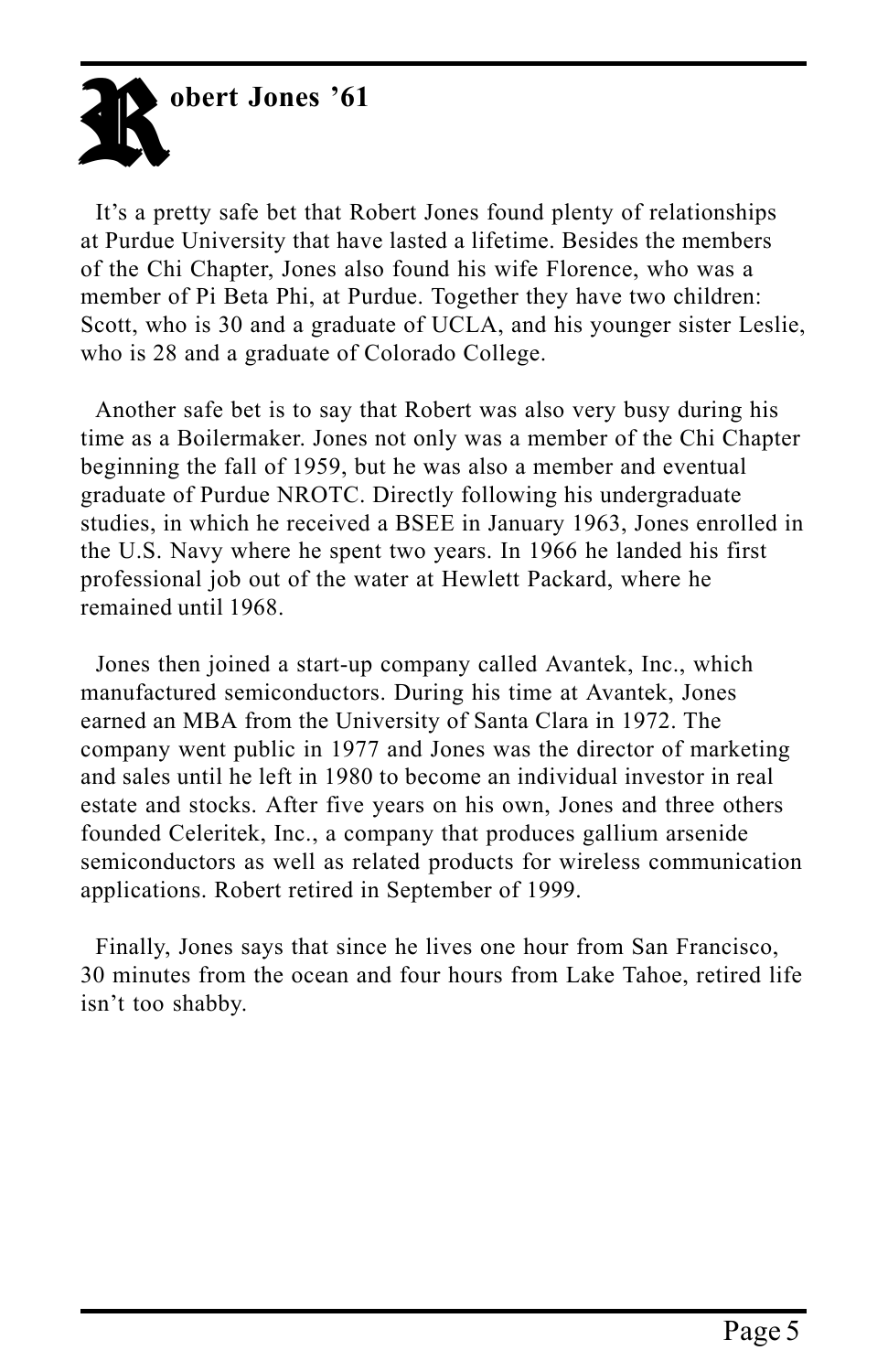## harles L. Marshall II '61

 Charles L. Marshall II tried to put his experience with Kappa Sigma into words, but like the many who've experienced the overwhelming joy and brotherhood, he just couldn't come up with the right sayings.

"There is an affinity that is immutable, unending, and  $\dots$  I just don't know how to explain it. I just don't know how to describe it," Charlie said. "Unless somebody experiences it and shares it, it is truly hard to describe the feeling in words."

 Charlie, who earned his BS from Purdue in 1964, put his Kappa Sigma experience into three phases - past, present and future. He said the past is remembering the great times he spent growing up and maturing with all the brothers during those amazing college years. The present being the times he comes into contact with a brother he hasn't seen in many years and the affinity and love for one another immediately burns again. And finally, the future being the great goals and dreams he has for the current chapter.

 Marshall has grown up from his undergraduate years when he needed hours of tutoring from a fellow brother just to pass calculus. He currently is the president, corporate officer and principal of various affiliated corporations for Grismer Tire Company, a 22 store chain based in Dayton, Ohio. Prior to Grismer Tire Company, Marshall was a company commander in the U.S. Army, stationed in Europe.

 He has earned numerous awards for his successful career including garnering the status of finalist for the Ernst and Young Entrepreneur of the Year. He is also a two-time recipient of the Better Business Bureau Eclipse Award; once for business integrity and once for customer service - marking the only time both awards have been awarded to one company nominee.

 Charlie is also a family man. He and his wife Isolde have one daughter, Heidi, who is 28 and enrolled in the master's program in international business at Thunderbird.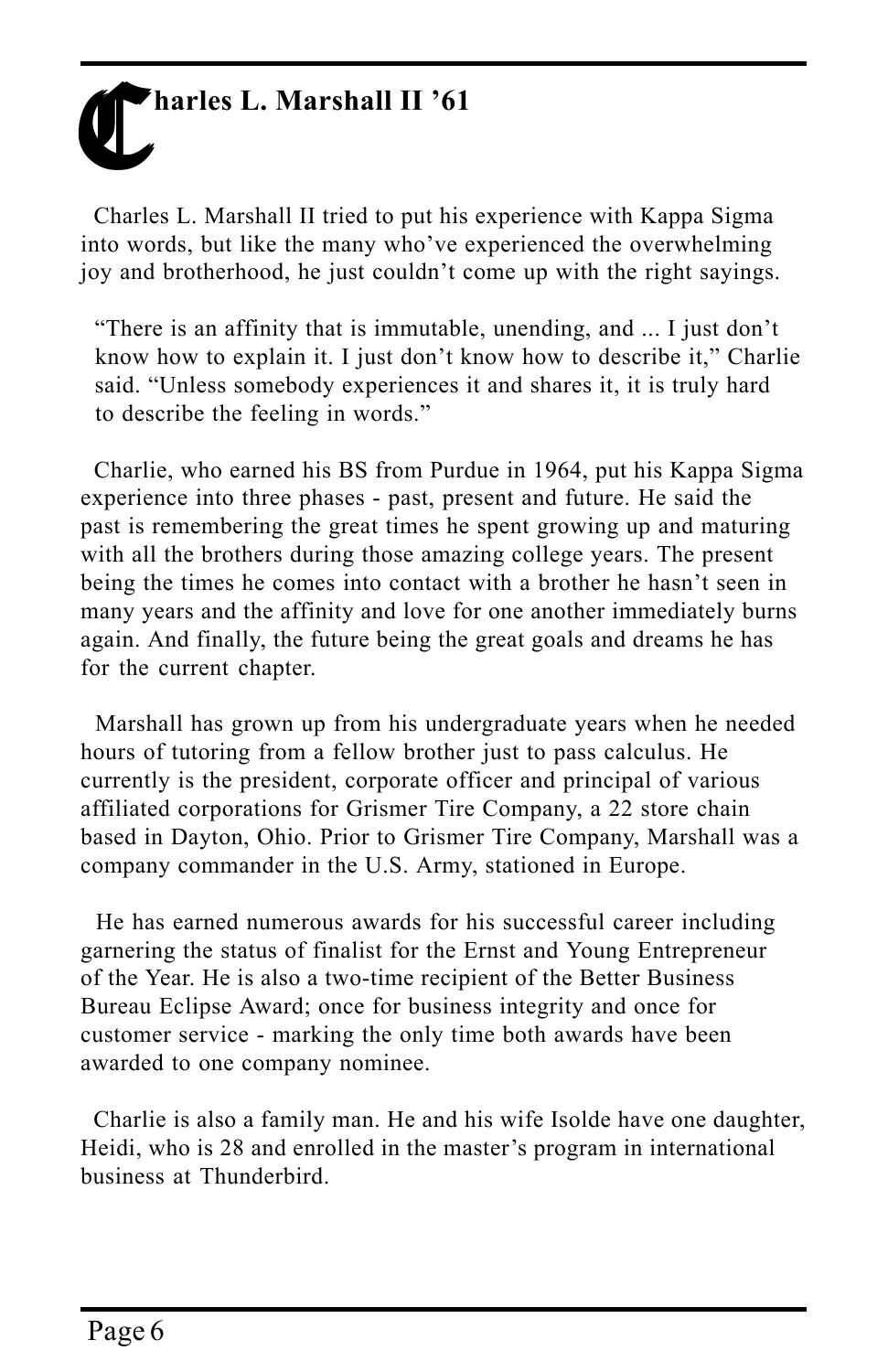J**ohn Prentice í66**

 John W. Prentice knew from the beginning that he wanted to work with money. The man that was born on Aug. 2, 1947 and was initiated as a Kappa Sigma in 1966, quickly became involved as the fraternity's treasurer. That position spurned his way into the banking world, and now, 34 years later, he is seeing the fruits of his passion come to life. Prentice is the President and CEO of Forethought Federal Savings Bank in Batesville, Ind., the town he also calls home. Before taking on the job at the bank, Prentice served as a corporate strategist at Ford Motor Company. He also has been involved in many other arenas in his field of expertise. He has been awarded a United States Patent, as well as an Echo Leader Award from the Direct Marketing Association. Prentice is a Chartered Life Underwriter, a fellow at Life Management Institute and a Chartered Financial Consultant. To go along with these positions in his career, he partakes in a plethora of outside activities as well.

 Prentice is the president of both the Oldenburg Academy School Board, and the Board of Trustees at Batesville United Methodist Church. He is on the Board of Directors at Margaret Mary Community Hospital and is a member of Boys Scouts of America.

 Prentice is also a family man, as he and wife Cheryl have raised a son and daughter; Cara, who is 24 and Matthew, who is 21.

 During his college days, Prentice earned a BSME from Purdue University in 1969 and then didn't mind trading in his Boilermaker hat for one embroidered with an IU as he earned his MBA from Indiana University in 1973.

 ìI attribute more than a small portion of my success in life to the lessons I learned from my fraternity brothers," Prentice said. "After all this time, AEKDB."